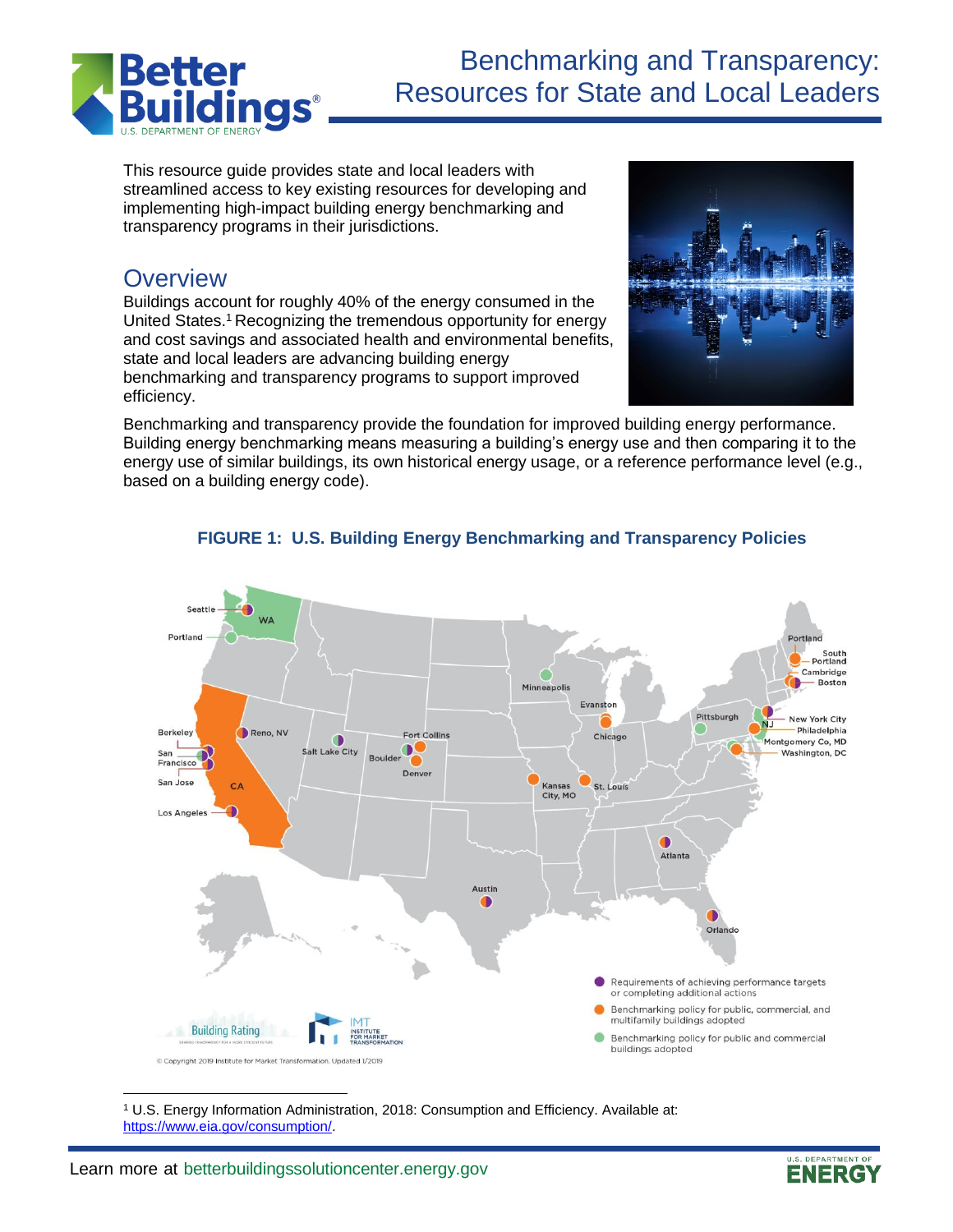Measuring and assessing energy performance via benchmarking is an important initial step in identifying and prioritizing improvements that lead to greater efficiency. Transparency refers to making energy use data public so that energy performance is recognized and rewarded in the marketplace, providing an important incentive for improved performance. Benchmarking and transparency spur and support a range of energy efficiency measures—including retrofits and operational changes—that deliver energy and cost savings.

As of January 2019, 27 cities, one county,<sup>2</sup> and three states<sup>3</sup> have established energy benchmarking and transparency requirements covering public, commercial, and, in some cases, multifamily buildings (Figure 1). Some other state and local governments require benchmarking only for public buildings. There are also many examples of voluntary community-wide building energy data programs, including in the U.S. Department of Energy (DOE) [Better Buildings Challenge.](https://betterbuildingsinitiative.energy.gov/challenge)

There is a growing body of research aimed at understanding the impacts of benchmarking and transparency programs and identifying the most important program components to achieving energy and cost savings along with other community benefits. These studies provide additional evidence for creating a benchmarking and transparency program. For example, the U.S. Environmental Protection Agency (EPA) found an average annual savings of 2.4% in an analysis of 35,000 benchmarked buildings.<sup>4</sup> A Resources for the Future (RFF) analysis of four U.S. city benchmarking and transparency programs showed a 3% decrease in utility expenditures for office buildings.<sup>5</sup> A study of New York City's benchmarking and transparency program found that it led to 6% and 14% cumulative reductions in building energy use intensity (EUI) after three and four years, respectively.<sup>6</sup>

Several overviews and primers on benchmarking and transparency programs are available. Examples include:

- ▶ **Benchmarking [and Transparency Resource Library:](http://www.cityenergyproject.org/)** This resource collection from the City Energy Project—a joint initiative of the Institute for Market Transformation (IMT) and the Natural Resources Defense Council (NRDC)—provides how-to guides, tools, templates, and city-specific examples of some of the most common strategies and best practices that state and local leaders use when developing a benchmarking and transparency program.
- **[Energy Benchmarking, Rating, and Disclosure for Local Governments:](https://www.energy.gov/eere/slsc/downloads/energy-benchmarking-rating-and-disclosure-state-governments)** This DOE fact sheet provides an accessible introduction to benchmarking and transparency programs, including the rationale for their development and how they are implemented. The resource includes overviews of several existing city benchmarking and transparency programs.
- **[Interactive Building Benchmarking and Transparency Policies Map:](https://www.buildingrating.org/jurisdictions)** This interactive map from IMT on [BuildingRating.org](https://buildingrating.org/) shows jurisdictions around the world that have implemented benchmarking and transparency programs, including states, counties, and cities across the United States. For each jurisdiction, the site includes an overview of policies, key updates, and related documents.

 $\overline{\phantom{a}}$ 



<sup>2</sup> Montgomery County, Maryland. In addition, two Maryland cities, Rockville and Gaithersburg (both located in Montgomery County) have also elected to apply the county's benchmarking and transparency policy.

<sup>&</sup>lt;sup>3</sup> California, Washington, and New Jersey.

<sup>4</sup> U.S. Environmental Protection Agency, 2012: Benchmarking and Energy Savings. Available at: [https://www.energystar.gov/sites/default/files/buildings/tools/DataTrends\\_Savings\\_20121002.pdf.](https://www.energystar.gov/sites/default/files/buildings/tools/DataTrends_Savings_20121002.pdf)

<sup>&</sup>lt;sup>5</sup> Palmer, K., and M. Wells, 2015: Does Information Provision Shrink the Energy Efficiency Gap? Resources for the Future. Available at[: http://www.rff.org/files/sharepoint/WorkImages/Download/RFF-DP-15-12.pdf.](http://www.rff.org/files/sharepoint/WorkImages/Download/RFF-DP-15-12.pdf)

<sup>&</sup>lt;sup>6</sup> Meng, T., D. Hsu, and A. Han, 2016: Measuring Energy Savings from Benchmarking Policies in New York City, ACEEE Summer Study on Energy Efficiency in Buildings. Available at[: http://aceee.org/files/proceedings/2016/data/papers/9\\_988.pdf.](http://aceee.org/files/proceedings/2016/data/papers/9_988.pdf)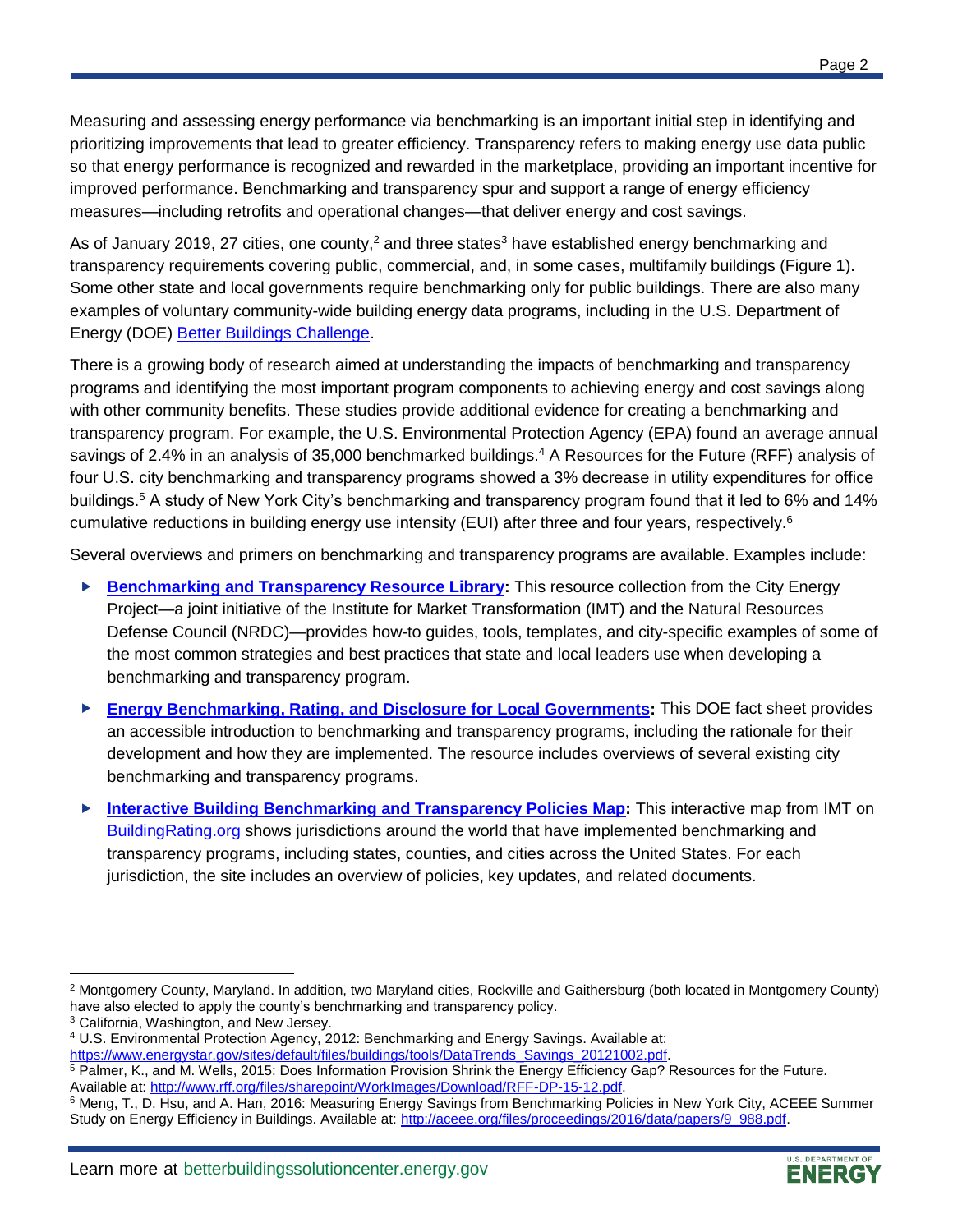**[The Benefits of Benchmarking Building Performance:](https://www.energy.gov/eere/slsc/downloads/benefits-benchmarking-building-performance)** This IMT paper synthesizes the research on the benefits of benchmarking and transparency, including energy savings, market competition, government efficiency, and job creation. For example, the report highlights an EPA study showing that benchmarked buildings achieved energy savings of 2.4% per year and a New York City finding that building efficiency improvements directly created 3,132 jobs over three years.

## Program Development

In developing a benchmarking and transparency program, state and local leaders need to determine the goals of their program, the specific elements to be included, and processes for productive stakeholder engagement.

### **Goals**

State and local governments are pursuing benchmarking and transparency programs to meet a variety of highlevel goals. These include: energy savings, cost savings, local economic development, and improved health and environmental quality, among others. These programs also support objectives such as:

- Developing a strong market for building efficiency.
- ▶ Helping building owners and tenants evaluate their energy use and identify opportunities for efficiency improvement.
- **Enabling building owners and tenants to demonstrate their energy performance and consumers to** understand building energy performance and reward it through their business.
- ▶ Supporting policymakers, utilities, and other stakeholders in their pursuit of data-driven approaches to designing and directing efficiency programs.

### **Elements**

Building energy benchmarking and transparency programs typically have several core requirements: certain buildings measure and report energy consumption data; utilities provide access to whole-building energy data; and state and local governments publish the data. There may be provisions for tenants to provide energy consumption data to building owners. Some cities have also adopted requirements for periodic audits and retrocommissioning. Benchmarking and transparency programs can be structured as voluntary or as mandatory, with compliance required by state legislation or local ordinance. Resources to inform program elements include:

- **[Building Performance Policy Model Ordinance:](https://www.energy.gov/eere/slsc/downloads/annotated-model-ordinance-language-improving-performance-existing-buildings)** This document from the City Energy Project presents sample language that can be used by jurisdictions interested in drafting a comprehensive existing building performance policy that encompasses provisions for benchmarking, as well as additional actions beyond benchmarking.
- **[City Energy Profiles:](https://apps1.eere.energy.gov/sled/#/)** This DOE tool provides estimates of building stock characteristics by city, including: number of buildings, floor area of buildings, and average floor area by building type for commercial, residential, and industrial buildings; distributions of building floor area and number of buildings for different floor area cutoffs; and a listing of the commercial and industrial activities that use the most energy.
- **[Policy Comparison Tool:](https://www.buildingrating.org/policy-comparison-tool)** This tool on [BuildingRating.org](https://www.buildingrating.org/) allows users to create customized comparisons of jurisdictions based on benchmarking and transparency policy elements such as covered buildings and utility requirements. The tool presents the data in an interactive table and allows for export to a spreadsheet file.

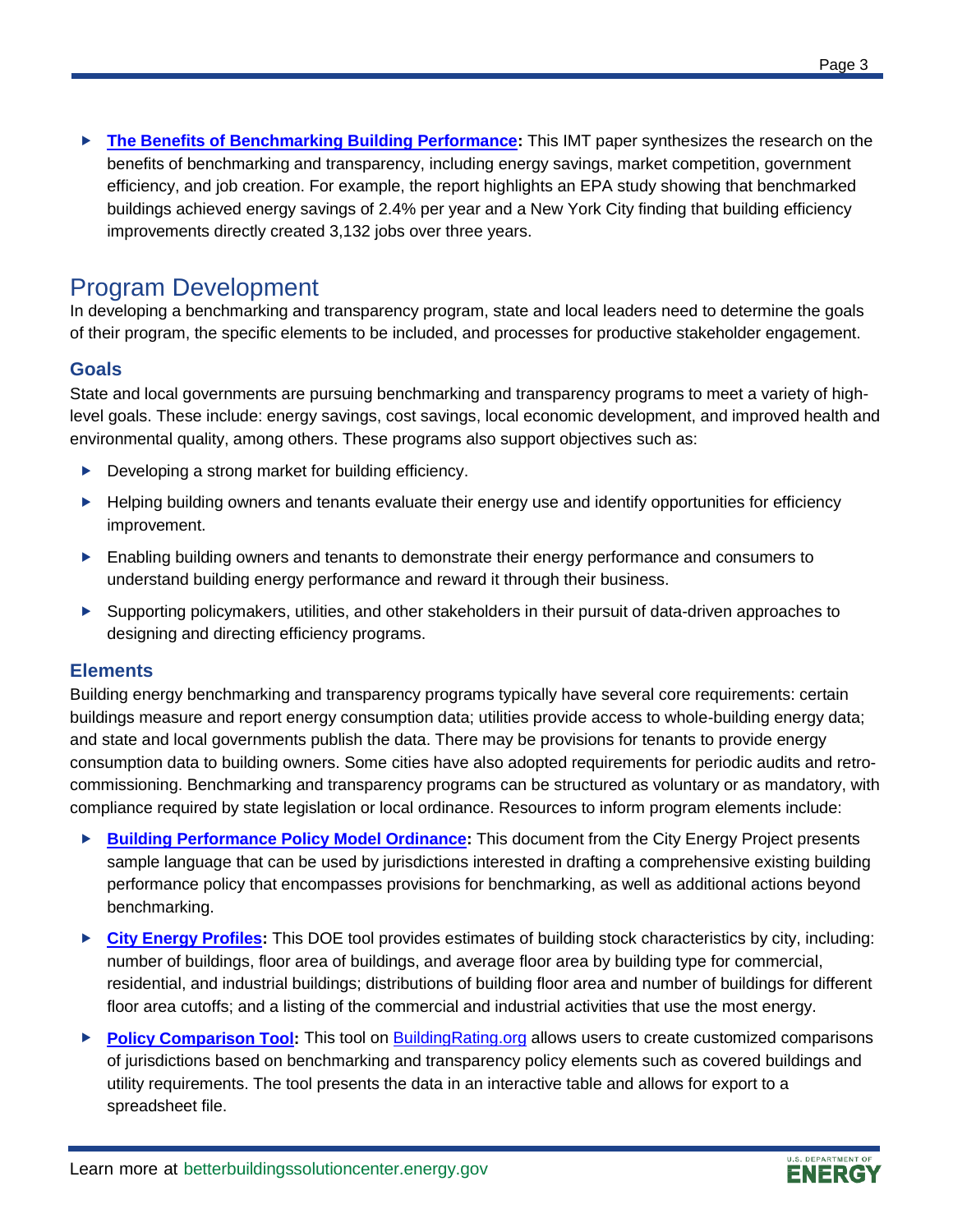- **[Residential Energy Use Disclosure: A Guide for Policymakers:](https://www.energy.gov/eere/slsc/downloads/residential-energy-use-disclosure-guide-policymakers)** This step-by-step guide from the American Council for an Energy-Efficient Economy (ACEEE) covers the development of a transparency policy specific to the residential sector and related stakeholder engagement. The resource discusses the importance of understanding local contexts and provides guidance on key policy components, implementation, and tracking results.
- ▶ [State and Local Energy Benchmarking and Disclosure Policy Page:](https://energy.gov/eere/slsc/state-and-local-energy-benchmarking-and-disclosure-policy) This DOE landing page provides a collection of resources spanning policy design, tools for benchmarking and transparency policy, support for post-launch activities, program scope, quality assurance and data verification, and evaluation and disclosure of results.
- ▶ **Audit, Retro-Commissioning, and Retrofit Requirements:** In addition to requiring covered buildings to annually report their energy use, some jurisdictions also mandate that buildings implement certain efficiency actions. For example[, Boulder, Colorado](https://bouldercolorado.gov/sustainability/boulder-building-performance-home) requires covered buildings to receive energy assessments and retro-commissioning every 10 years and one-time lighting upgrades. For more information on required efficiency actions in existing policies, visit IMT's [Policy Comparison Matrix.](https://www.buildingrating.org/graphic/us-commercial-building-policy-comparison-matrix)

#### **Complementary Building Energy Rating Tools**

Building energy rating tools facilitate the comparison of energy performance across buildings, enabling high-performing buildings to be recognized and rewarded in the marketplace and helping identify opportunities for improved efficiency. DOE's Building Energy Asset Score and Home Energy Score complement energy use data by providing comparable information on the energy-related assets of buildings.

- ▶ [Building Energy Asset Score:](https://www.energy.gov/eere/buildings/building-energy-asset-score) DOE's Building Energy Asset Score (Asset Score) is a national standardized tool for assessing the physical and structural energy efficiency of commercial and multifamily residential buildings. The Asset Score generates a simple energy efficiency rating that enables comparison among buildings and identifies opportunities to invest in energy efficiency upgrades.
- **[Home Energy Score:](https://betterbuildingssolutioncenter.energy.gov/home-energy-score)** DOE's Home Energy Score provides homeowners, buyers, and renters directly comparable and credible information about a home's energy use. Like a miles-per-gallon rating for a car, the Home Energy Score is based on a standard assessment of energy-related assets to easily compare energy use across the housing market. For an example of local implementation, see the [Portland, Oregon Home Energy Score program.](https://www.portlandoregon.gov/bps/71421)

### **Stakeholder Engagement for Program Development**

Stakeholder engagement is critical to the successful development of a benchmarking and transparency program. Key stakeholders include utilities, the real estate community, building owners, and the public. The following resources describe best practices and examples of successful stakeholder engagement.

 **[Energy Data Accelerator Stakeholder Engagement Strategy Guide:](https://betterbuildingssolutioncenter.energy.gov/sites/default/files/attachments/Stakeholder%20Engagement%20Strategy%20Guide.pdf)** This DOE guide offers tips on framing the energy data access discussion, understanding major stakeholders, identifying key issues, determining the forum for stakeholder engagement, and describing key elements of the engagement process. [Salt Lake City, Utah](https://betterbuildingssolutioncenter.energy.gov/sites/default/files/attachments/Stakeholder%20Engagement%20Case%20Study%20-%20Salt%20Lake%20City.pdf) and [Philadelphia, Pennsylvania](https://betterbuildingssolutioncenter.energy.gov/sites/default/files/attachments/Stakeholder%20Engagement%20Case%20Study%20-%20Philadelphia.pdf) case studies provide local examples.

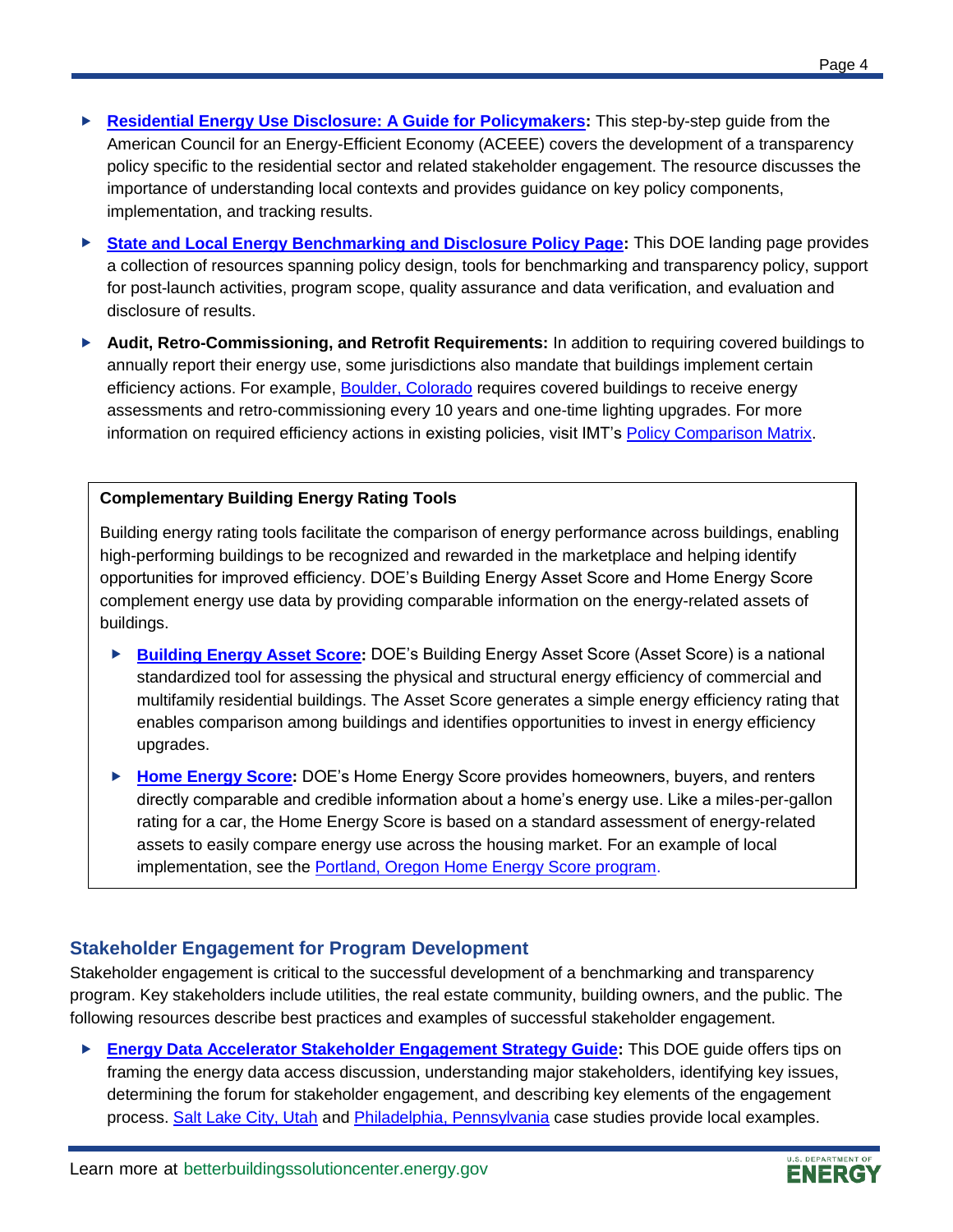- ► **[Energy Data Access: Blueprint for Action:](https://betterbuildingssolutioncenter.energy.gov/toolkits/energy-data-access-blueprint-action)** This toolkit of resources from DOE's Energy Data Access Accelerator features guidance documents and case studies that enable local governments and utilities to work together to overcome energy data accessibility challenges.
- **[Energy Usage Data Access: A Getting-Started Guide for Regulators:](http://aceee.org/sector/state-policy/toolkit/data-access)** This ACEEE webpage discusses approaches for facilitating statewide energy data access and the roles and opportunities for different stakeholders, including residents, multifamily building owners, businesses, utilities, and regulators.
- ► [Engage with Utilities to Implement Energy Performance Policies:](https://www.energy.gov/eere/slsc/downloads/engage-utilities-implement-energy-performance-policies) This guide from the City Energy Project focuses on the key steps that cities can take to engage their energy and water utilities around the development and implementation of a building performance policy.
- **[Engaging the Community in Policy Development:](https://www.energy.gov/eere/slsc/downloads/engaging-community-policy-development)** This guide from the City Energy Project provides an overview of the types of stakeholder meetings a city can host in developing and implementing building performance policies. It offers guidelines on how often to hold meetings and whom to invite to them, as well as recommendations for achieving high-impact outcomes from each meeting.
- ▶ **[Overview of Utility Engagement Issues:](https://www.energy.gov/eere/slsc/downloads/stakeholder-engagement-guide-california-assembly-bill-802-data-access-and)** This report from IMT and the Pacific Coast Collaborative (PCC) describes the development of whole-building data access programs that are important to benchmarking programs, including guidance for state and local governments on collaborating with their utilities.
- ► Stakeholder Engagement Guide: California Assembly Bill 802 Data Access and Benchmarking **[Policy:](https://www.energy.gov/eere/slsc/downloads/stakeholder-engagement-guide-california-assembly-bill-802-data-access-and)** This guide from IMT and the PCC identifies key stakeholder groups, their roles within benchmarking and transparency programs, and the types of information that needs to be conveyed to these groups. While the guide was developed for California state policymakers, the lessons about stakeholder engagement are broadly applicable.
- **[Utilities Providing Energy Data for Benchmarking in ENERGY STAR Portfolio Manager:](https://www.energystar.gov/buildings/tools-and-resources/utilities_increase_access_energy_data_help_commercial_customers_benchmark)** This EPA fact sheet helps identify and contact utilities in your region that provide customers with energy data. The resource provides information on the format of data transfer from the utility to the customer (e.g., spreadsheet format or direct import to [Portfolio Manager](https://www.energystar.gov/buildings/facility-owners-and-managers/existing-buildings/use-portfolio-manager) accounts via web services). EPA also provides an [interactive map](https://www.energystar.gov/buildings/owners_and_managers/existing_buildings/use_portfolio_manager/find_utilities_provide_data_benchmarking) to visually explore where utilities provide energy data for benchmarking.

# Program Implementation

After establishing a productive stakeholder engagement process and developing a benchmarking and transparency program, pursuing an organized and robust approach to implementation is critical to meeting program goals. The resources below help program implementers ensure that their benchmarking and transparency programs are effective and impactful.

## **Development of a Website**

A well-designed website is important for facilitating the benchmarking compliance process for building owners and sharing program results with stakeholders. The websites from [St. Louis, Missouri](https://www.stlbenchmarking.com/) and Denver, [Colorado](https://www.denvergov.org/content/denvergov/en/environmental-health/environmental-quality/Energize-Denver/CommercialMultifamilyBuildingBenchmarking.html) provide examples for organizing key information and links. Important elements of a benchmarking and transparency program website include:

► Current reporting deadline: A highly-visible reporting deadline helps building owners stay aware and plan ahead to meet reporting requirements on time.

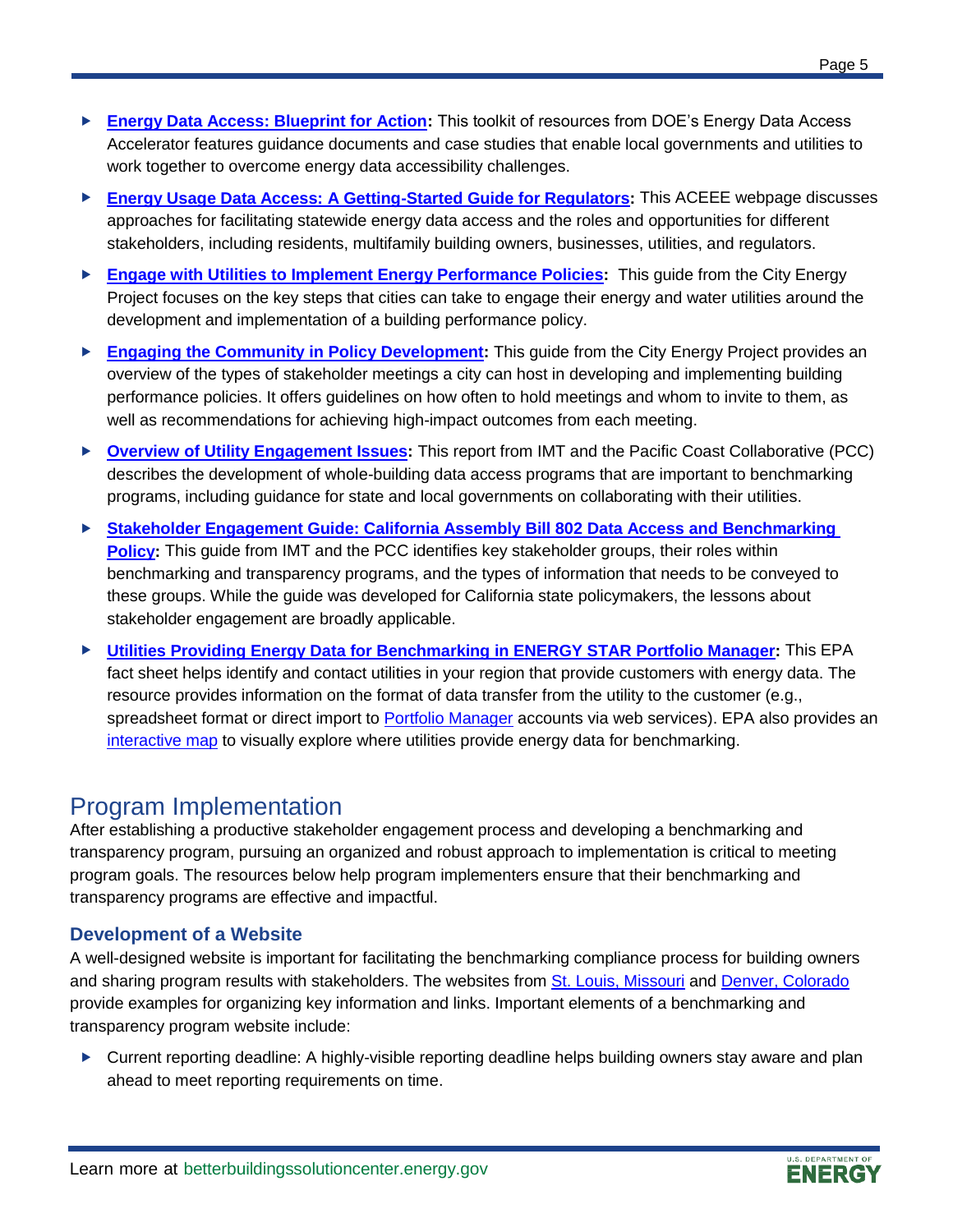- ▶ Section on reporting data: A clear section that connects directly to the [ENERGY STAR Portfolio Manager](https://www.energystar.gov/buildings/facility-owners-and-managers/existing-buildings/use-portfolio-manager) page of the jurisdiction helps building owners easily and quickly access their reporting template, minimize administrative time, and enhance ease of compliance.
- **Description of the benchmarking policy:** A description of the legal foundation for the program is important for informing building owners and the public of key requirements.
- ► Building ID and address lookup option (if applicable): Some cities require building owners to report their city-specific building identification (ID) numbers (e.g., St. Louis, Missouri); including an option to look up the ID helps simplify the reporting process.
- $\blacktriangleright$  Enforcement and noncompliance information (if applicable): This information helps building owners understand the consequences of noncompliance and how to pay any fines, if relevant.
- ▶ Frequently Asked Questions (FAQs): Providing answers to FAQs—such as which buildings are covered, reporting deadlines, noncompliance information, and a description of ENERGY STAR Portfolio Managerpromotes stakeholder understanding, support, and compliance.
- Annual reports: Annual reports promote transparency and allow for yearly evaluation of program progress.
- Downloadable and interactive data: Accessible building data supports transparency, enables analysis of building performance, and helps identify opportunities for efficiency improvements.

### **Stakeholder Engagement for Program Implementation**

For successful program implementation, state and local governments need to provide resources to assist building owners. This ideally includes an in-depth benchmarking guide, a compliance check-list, free trainings offered both in person and online, and a benchmarking help center. See below for examples and more detail:

- **[Benchmarking Help Center Guide:](https://www.energy.gov/eere/slsc/downloads/benchmarking-help-center-guide)** This IMT guide draws lessons primarily from the experiences of New York City and Seattle, Washington in their use of benchmarking help centers. The guide offers recommendations for how to plan and operate a benchmarking help center while taking into consideration how specific policy characteristics might affect help center usage.
- **[Example Benchmarking Guide:](https://www.energy.gov/eere/slsc/downloads/chicago-energy-benchmarking-guide)** This example from Chicago, Illinois shows how to compile information that a building owner or manager will need in order to comply with benchmarking rules, including a checklist, fact sheet, step-by-step compliance instructions, a FAQ section, and a list of additional support and opportunities such as utility programs and trainings. In addition to a full guide, it is important to provide a benchmarking [checklist](https://www.energy.gov/eere/slsc/downloads/chicago-energy-benchmarking-compliance-checklist) in a shorter document for quicker access, such as this checklist from Chicago.
- **[Example Training:](https://www.energy.gov/eere/slsc/downloads/2018-st-louis-missouri-benchmarking-training-flyer)** This benchmarking training flyer from St. Louis, Missouri demonstrates two different training options: a "Benchmarking 101," which is designed to familiarize parties with the policy, and a "Benchmarking Jam," which provides hands-on assistance with the designated reporting tool (i.e., [ENERGY STAR Portfolio Manager\)](https://www.energystar.gov/buildings/facility-owners-and-managers/existing-buildings/use-portfolio-manager).
- **Implementing Building Performance Policies: How Cities Can Apply Legislation for Maximum [Impact:](https://www.energy.gov/eere/slsc/downloads/implementing-building-performance-policies-how-cities-can-apply-legislation)** This guide from the City Energy Project helps cities launch a benchmarking program and showcases best practices in six major tasks of implementing a program alongside specific city examples.

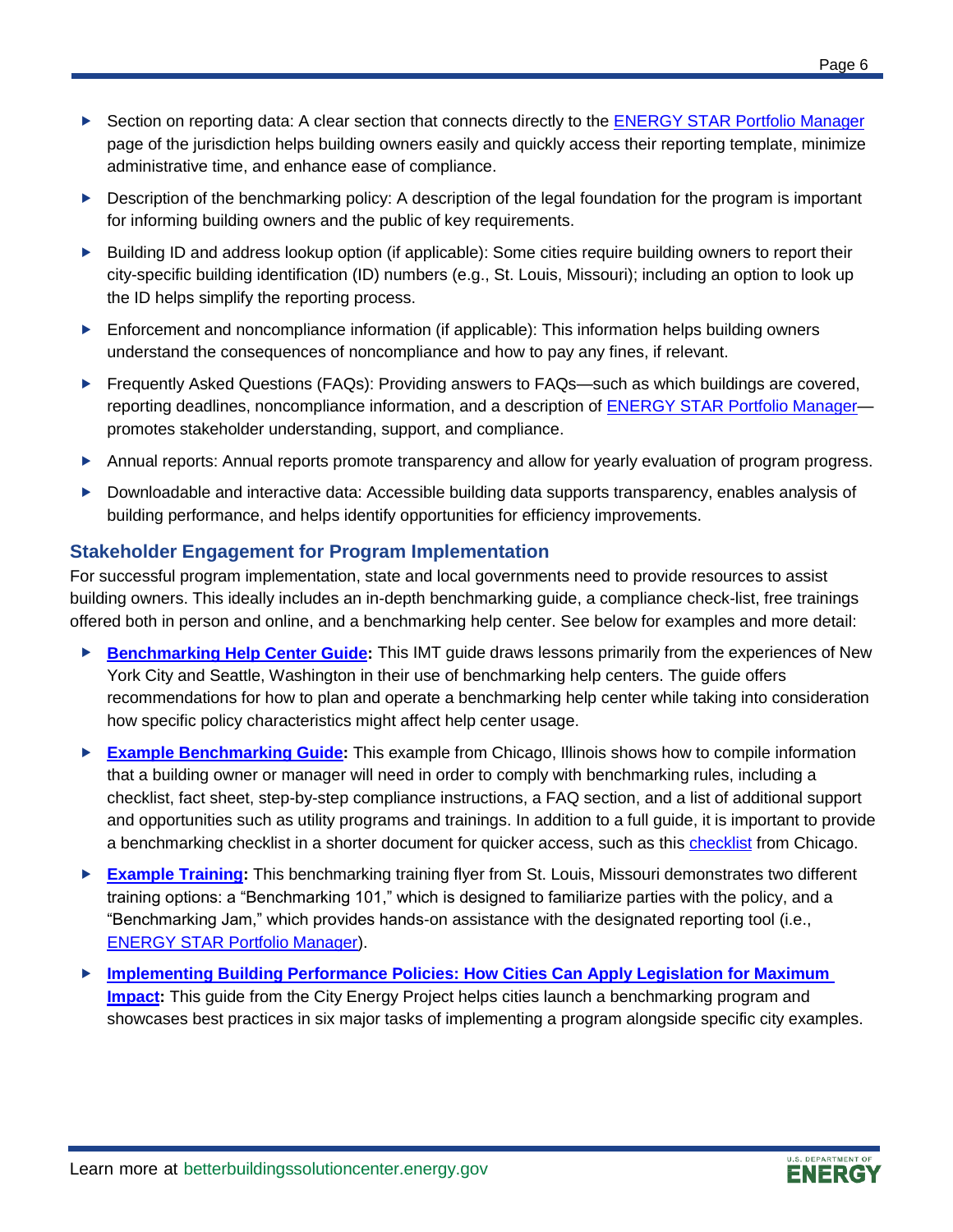**[Office Building Benchmarking Guide: Engaging the Hard to Reach:](https://www.energy.gov/eere/slsc/downloads/office-building-benchmarking-guide-engaging-hard-reach)** This resource from the Urban Sustainability Directors Network (USDN) provides helpful guidance on program design and offers insights on how to engage owners of Class B and C commercial buildings. While benchmarking participation tends to be successful among Class A buildings, many cities have a substantial stock of Class B and C rated buildings and therefore risk missing out on opportunities to drive further efficiency. For a related example from the Better Buildings Challenge, see the [Business and Community Engagement Strategy for](https://betterbuildingssolutioncenter.energy.gov/solutions-at-a-glance/milwaukee-business-and-community-engagement-strategy)  [Milwaukee, Wisconsin.](https://betterbuildingssolutioncenter.energy.gov/solutions-at-a-glance/milwaukee-business-and-community-engagement-strategy)

### **Data Management Tools**

When implementing a benchmarking and transparency program, leaders will need to identify data tools to manage and use building data based on their program objectives and requirements.

- ► [BuildingSync:](https://buildingsync.net/) Developed through a working group including DOE, IMT, and other organizations, BuildingSync is a common schema for energy audit data that can be utilized by different software and databases involved in the energy audit process, allowing data to be more easily aggregated, compared, and exchanged. This streamlines the energy audit process, improving the value of the data, minimizing duplication of effort for subsequent audits, and facilitating achievement of greater energy efficiency.
- **[ENERGY STAR Portfolio Manager:](https://www.energystar.gov/buildings/facility-owners-and-managers/existing-buildings/use-portfolio-manager)** Almost all states and local governments utilize the EPA's ENERGY STAR Portfolio Manager tool to implement their benchmarking and transparency programs. This free tool allows for the creation of custom reporting templates and other options to compile data and determine compliance. Visit EPA's [Portfolio Manager training site](https://www.energystar.gov/buildings/training/training) for additional information and support, including access to a series of webinars that walk users through the features of Portfolio Manager.
- **[Standard Energy Efficiency Data \(SEED\) Platform:](https://www.energy.gov/eere/buildings/standard-energy-efficiency-data-platform)** SEED provides public agencies and other organizations with a standardized but flexible, cost-effective, and secure enterprise data platform to manage portfolio scale building performance data from a variety of sources. The SEED Platform has the potential to significantly reduce the administrative effort required by public agencies and other organizations to implement building performance reporting and transparency programs.

### **Managing, Sharing, and Using the Data**

In addition to data access, program implementers will also need to consider how they will manage, share, and use building energy data to drive energy efficiency in the market. A number of resources provide guidance for leveraging data to drive efficiency improvements.

- **Benchmarking Data Visualization:** Many cities have deployed online open data portals and interactive maps that allow users to easily access and utilize publicly reported building data. As illustrated in benchmarking maps from **[Seattle, Washington](http://www.seattle.gov/energybenchmarkingmap/)** and [New York City,](https://serv.cusp.nyu.edu/projects/evt/) a range of site characteristics can be displayed, including building floor area, EUI, and ENERGY STAR score. Online data visualizations promote transparency and ease of access, help recognize high performers, and enable insights that can speed up energy efficiency improvements.
- **Building Labeling Policies:** Both [New York City](https://www1.nyc.gov/assets/buildings/local_laws/ll33of2018.pdf) and [Chicago, Illinois](https://www.cityofchicago.org/content/dam/city/progs/env/EnergyBenchmark/2017_Chicago_Energy_Rating_System_Summary.pdf) have updated their benchmarking ordinances to include requirements for their covered buildings to display their efficiency ratings in a prominent location. New York City uses a letter grade rating (A, B, C, D, or F) that correspond to the 0–100 ENERGY STAR score system. Chicago uses a star rating (zero to four stars) based on ENERGY STAR score and recent efficiency improvements.

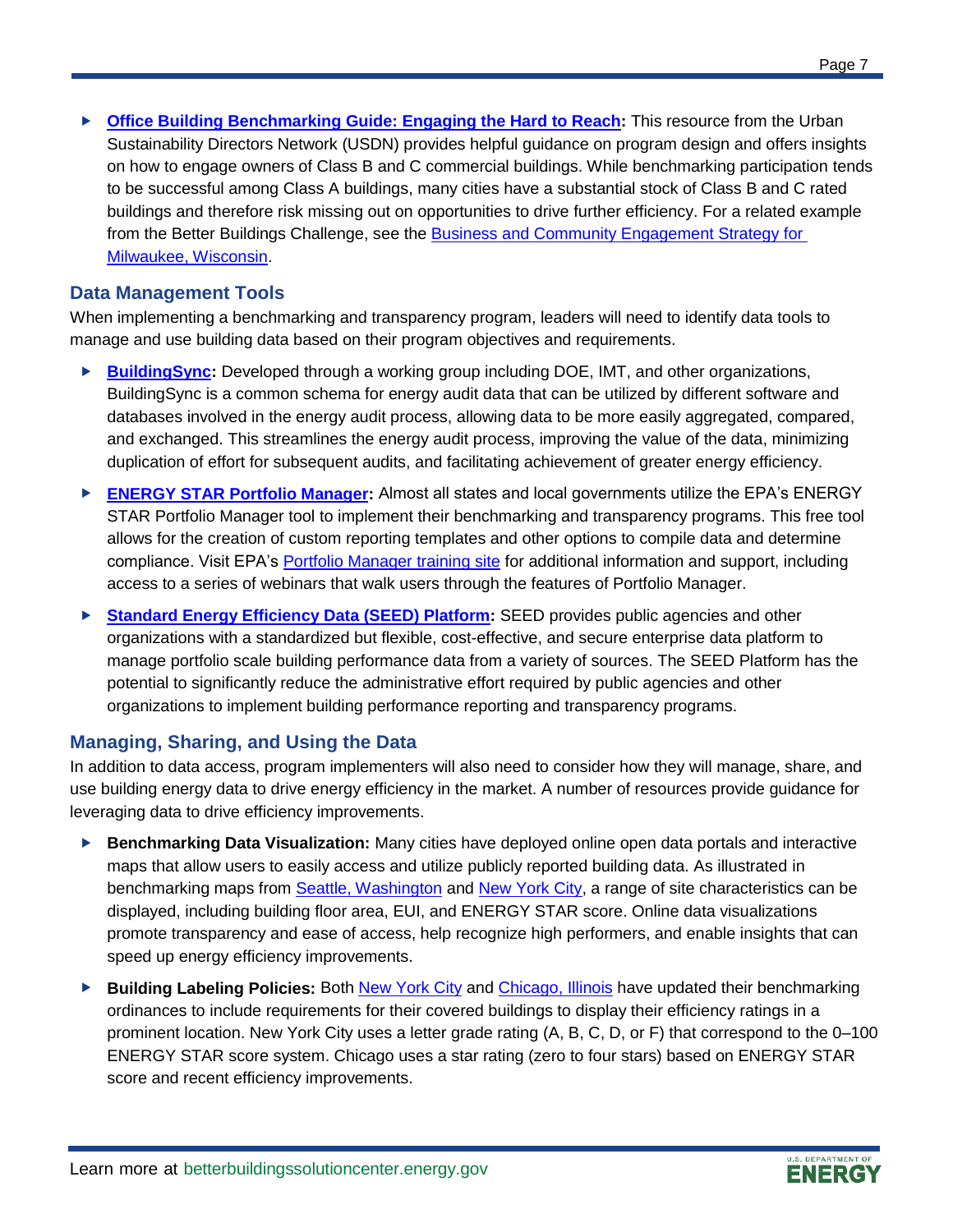- **[Energy Benchmarking Scorecards: Sharing Data to Motivate Action:](https://www.energy.gov/eere/slsc/downloads/sharing-data-motivate-action)** This report from IMT and USDN explores how program implementers use benchmarking scorecards to present data in an actionable format to drive investment in retrofits. The report describes the elements of energy benchmarking scorecards, citing examples of messaging strategies employed by several U.S. cities. The report also showcases the process that cities used to develop their benchmarking scorecards, including: Chicago, Illinois; Denver, Colorado; Minneapolis, Minnesota; Philadelphia, Pennsylvania; and Seattle, Washington.
- **[Energy Data Management Guide](https://www.energy.gov/eere/slsc/downloads/energy-data-management-guide-fact-sheet)** *(forthcoming)***:** This DOE guide offers a step-by-step, web-based framework for establishing a robust and sustainable energy data management program. The user-friendly platform is designed around three central pillars—Generate Buy-in, Build a Solid Foundation, and Hardwire Energy Management—and the simple interface enables users to easily access proven strategies, key data management tools, and case studies and examples drawn from across the public sector.
- **[Managing Benchmarking Data Quality:](https://www.energy.gov/eere/slsc/downloads/managing-benchmarking-data-quality)** This report from IMT and USDN helps benchmarking and transparency program implementers understand current best practices for managing benchmarking data. The report recommends a system for identifying and responding to three categories of common data quality errors that implementers can use to set up their own data quality management system.
- **[Putting Benchmarking Data into Action:](http://aceee.org/files/proceedings/2016/data/papers/7_973.pdf)** This paper from IMT and NRDC and presented at ACEEE's 2016 Summer Study on Energy Efficiency in Buildings discusses the different strategies, technologies, and tools that governments and other stakeholders have deployed to make energy benchmarking data actionable and drive efficiency improvements in the real estate market. The paper characterizes target audiences, classifies various data delivery methods, and offers a set of best practices and recommendations for how to effectively utilize benchmarking data.
- **[Putting Data to Work:](http://www.imt.org/PuttingDatatoWork)** Funded in part by DOE, this toolkit from IMT provides resources that help states, cities, and other energy efficiency program implementers better utilize the data being generated from benchmarking and transparency programs. These resources are organized in three categories:
	- **Guidance and Recommendations:** This includes reports on how to improve, communicate, and market benchmarking data; and how utilities can improve their operations using building data.
	- **Tools You Can Use:** This includes guides for assessing impact, aiding building owners, and using benchmarking data to improve efficiency.
	- **What Others Have Done:** This includes case studies from the District of Columbia and New York City on how they utilized data, formed partnerships, engaged utility customers, and realized energy savings.

### **Program Impact Evaluation**

Impact evaluation is essential for ensuring effective program implementation and demonstrating the value of the program to the public and other key stakeholders. Existing benchmarking and transparency evaluations cover building energy performance as well as non-energy impacts—including economic growth, job creation, and emissions reductions—and use a variety of methods and metrics.

 **[Analyzing Benchmarking Data:](https://www.energy.gov/eere/slsc/downloads/analyzing-benchmarking-data)** This report from IMT and USDN helps benchmarking and transparency program implementers produce informative annual reports that provide summary information about public and private buildings and document trends in energy and water performance. The document recommends specific analyses that jurisdictions consider including in annual reports. For each analysis, the report explains the calculations and suggests ways of displaying the resulting information visually.

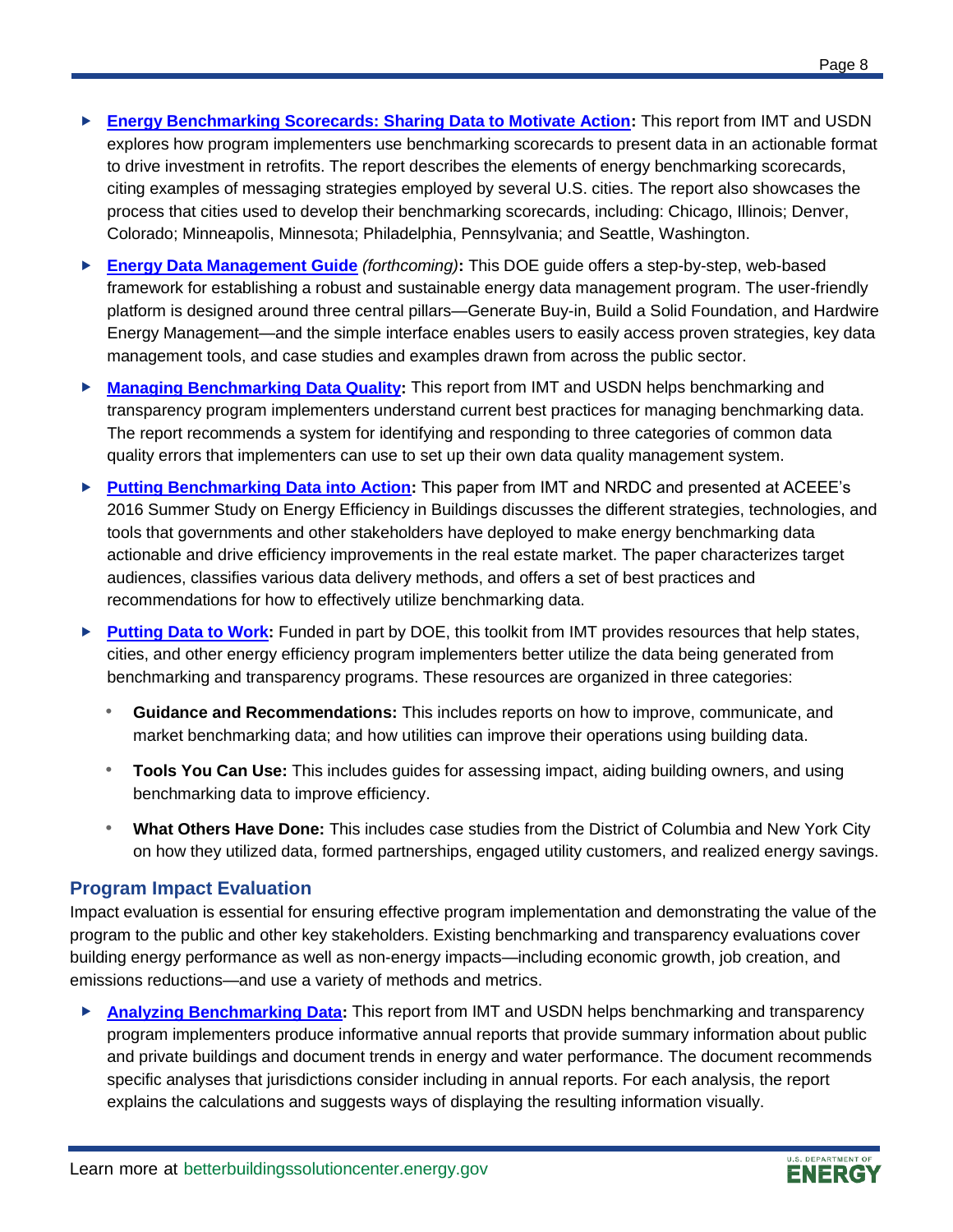- **Annual Reports:** Annual reports issued by states, counties, and cities promote transparency and allow for yearly evaluation of the progress of benchmarking and transparency programs, including an assessment of impacts and identification of energy efficiency opportunities. For examples, see reports fro[m Chicago,](https://www.energy.gov/eere/slsc/downloads/2017-chicago-energy-benchmarking-report)  [Illinois,](https://www.energy.gov/eere/slsc/downloads/2017-chicago-energy-benchmarking-report) [New York, New York,](https://www.energy.gov/eere/slsc/downloads/new-york-city-s-energy-and-water-use-2014-and-2015-report) and [Seattle, Washington.](https://www.energy.gov/eere/slsc/downloads/seattle-energy-benchmarking-analysis-report)
- **[Benchmarking & Transparency Policy and Program Impact Evaluation Handbook:](https://energy.gov/eere/slsc/downloads/benchmarking-and-transparency-policy-and-program-impact-evaluation-handbook)** This DOE handbook offers guidance on how to estimate the energy and non-energy benefits accrued as a result of benchmarking and transparency policies and programs. It discusses various methodologies available and recommended approaches for impact evaluation.
- **[Building Energy Benchmarking: How Measurement Prompts Management:](https://www.nema.org/Technical/HPB/Documents/Building%20Energy%20Benchmarking%20How%20Measurement%20Prompts%20Management.pdf)** This survey of facility managers from the National Electrical Manufacturers Association details the impacts of New York City's benchmarking and transparency policy, showing that it spurred operational changes such as training of building staff (for 51% of survey respondents) and educating building occupants (40% of respondents) and also catalyzed investments in technologies for lighting and heating (for 46% and 45% of respondents, respectively), among many other building efficiency improvements.
- ▶ **[Does Information Provision Shrink the Energy Efficiency Gap?:](http://www.rff.org/files/sharepoint/WorkImages/Download/RFF-DP-15-12.pdf)** This multi-city study from RFF uses data on buildings, electricity prices, and local environmental and economic metrics to estimate the impact of benchmarking disclosure on utility expenditures. The authors found that disclosure policies resulted in about a 3% decrease in utility expenditures for office buildings covered by the laws.
- **[Evaluation of U.S. Building Energy Benchmarking and Transparency Programs: Attributes,](https://www.energy.gov/eere/slsc/downloads/evaluation-us-building-energy-benchmarking-and-transparency-programs-attributes)  [Impacts, and Best Practices:](https://www.energy.gov/eere/slsc/downloads/evaluation-us-building-energy-benchmarking-and-transparency-programs-attributes)** This Lawrence Berkeley National Laboratory report discusses benchmarking and transparency program design and implementation characteristics, examines approaches to measure and estimate program impacts, and summarizes evaluations of city programs. The report found that most studies of benchmarking and transparency programs indicate 3% to 8% reductions in gross energy consumption or EUI over a two- to four-year period of implementation.
- **[Impact Assessment: A Guide for City Governments to Estimate Savings from Energy](https://www.energy.gov/eere/slsc/downloads/impact-assessment-guide-city-governments-estimate-savings-energy-benchmarking)  [Benchmarking and Energy Efficiency Programs:](https://www.energy.gov/eere/slsc/downloads/impact-assessment-guide-city-governments-estimate-savings-energy-benchmarking)** This IMT paper describes how cities are actively using benchmarking data to evaluate the impact of their energy efficiency policies and programs, and includes best practices for other cities to conduct similar analyses.
- **[Measuring Savings from Benchmarking Policies in New York City:](https://www.energy.gov/eere/slsc/downloads/measuring-energy-savings-benchmarking-policies-new-york-city)** This Massachusetts Institute of Technology and University of Pennsylvania study uses a modeling approach to estimate the impacts of New York City's benchmarking and transparency policy. The study found that the policy led to 6% and 14% reductions in building EUI after three and four years, respectively.
- **[New York City Benchmarking and Transparency Policy Impact Evaluation Report:](https://energy.gov/eere/slsc/downloads/new-york-city-benchmarking-and-transparency-policy-impact-evaluation-report)** This DOE report evaluates New York City's benchmarking and transparency policy in terms of energy consumption, cost savings, jobs, and other metrics. It also provides examples of program evaluation methodologies. The report found a cumulative energy savings of 5.7% and a cumulative cost savings of \$267 million during the first four years of policy implementation.